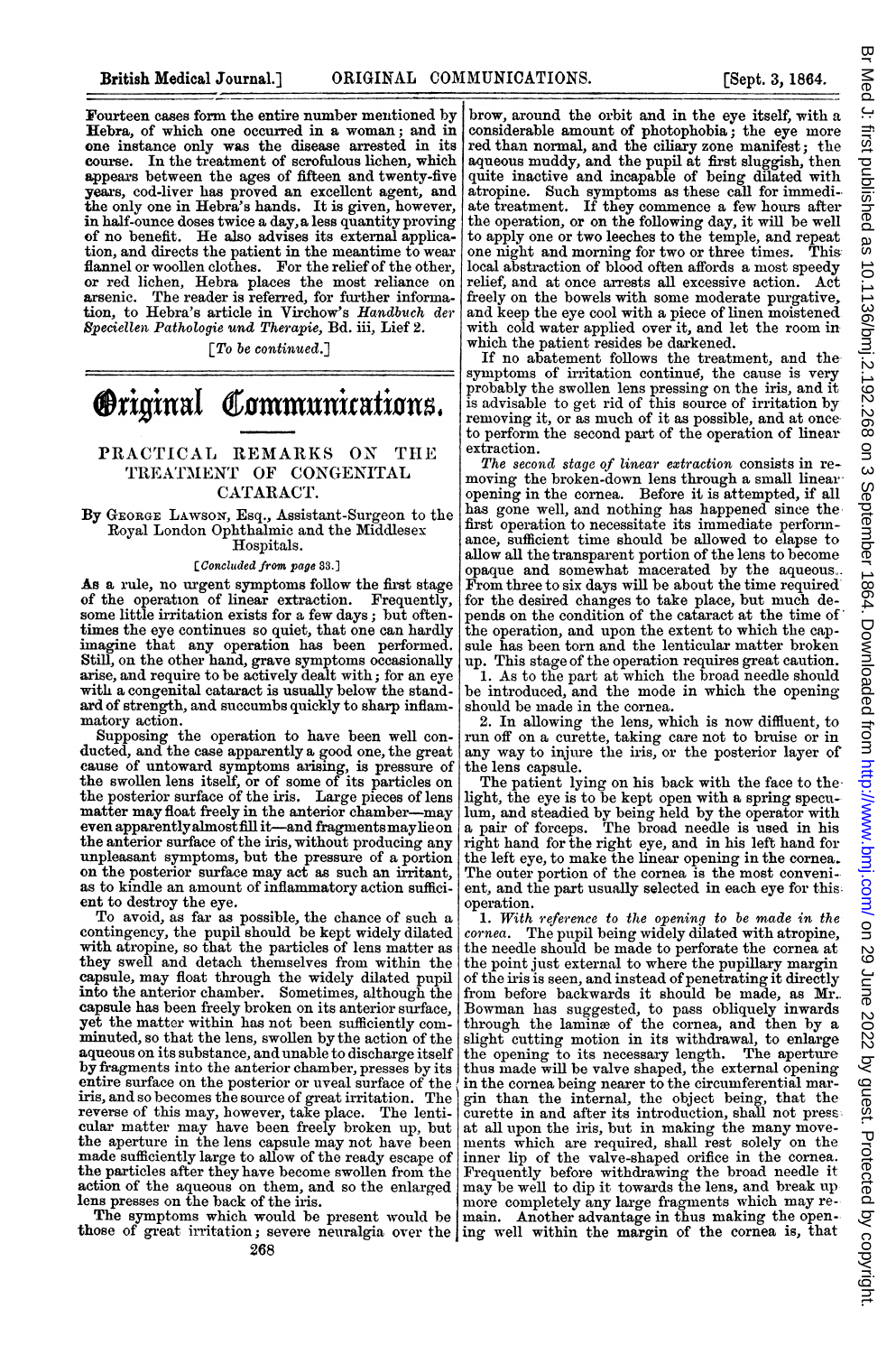[British Medical Journal.

prolapse of the iris does not occur, whereas when the linear incision is made close to the corneal margin, a protrusion of the iris is very apt to follow the aqueous with the soft lens as it runs off on the curette. A sufficient opening having been made, the curette is next to be introduced, and this should be done with a gentle lateral motion. The eye being still held by the surgeon with a pair of forceps, in the most convenient position, the curette is moved gently from side to side, pressing slightly on the mouth of the wound to permit the aqueous with the softened lens to flow down its groove. When the largest portion of the lenticular matter has escaped, here and there small opaque pieces will occasionally be seen which have not flowed away in the stream; these may be followed with the curette, and on the point of it being dipped as it were beneath them, they will also escape along

its groove. When the pupillary space is clear, it is advisable iot to be too eager to catch every little opaque patch of soft matter, as oftentimes some little fragments will lie in front of the iris, difficult to get at, and more harm may be done by seeking for them than their presence can produce. All the movements of the curette should be conducted with the utmost caution, as it is highly essential that the posterior capsule should not be broken, for should such an accident occur, the vitreous will immediately come for-ward, as the hyaloid must be ruptured at the same time. One of the great troubles occasioned by the flowing forward of the vitreous is, that mixing with the opaque portions of the lens, which have evaded the curette, it becomes often next to impossible to remove them, as coated with the tenacious vitreous, they elude the point of the curette, and instead of falling into its groove and escaping by it, they are pushed about the anterior chamber in front of it.

The lens having been removed, or as much of it as will readily flow away, the patient is to be sent to bed in a darkened room, and the pupil is to be kept under the influence of atropine. This is generally necessary, as it is very common to leave behind some soft matter, which not having been acted on by the aqueous, remained transparent at the time of the operation, and so escaped the notice of the operator. If towards evening there is pain, one or two leeches should be applied to the temple, which may be re-peated if it continues. The frequent small abstraction of blood has <sup>a</sup> most beneficial effect in arresting any untoward symptoms which may present themselves at this early period after the operation. The pain in the eye increasing, will call for warm and soothing applications, and of these the belladonna fomentation will afford the most comfort. If the eye should become hard, its tension increased, a simple puncture of the cornea with a fine needle, and allowing the aqueous to escape will give great ease. This operation is very simple, and may be repeated several times if necessary.

Iritis is the affection most to be dreaded after this operation. Its presence is suspected by a continuance of pain in and around the eye, but an examina- tion of the eye itself will at once confirm or refute the suspicion. The serous aqueous, the muddy iris, and the ciliary zone of vessels around the cornea, give evidence of internal inflammation. With this form of iritis, there is always intolerance of light and consider-<br>able lacrymation. There is an acute and a chronic form of iritis which occasionally follows the operation<br>of linear extraction. The acute may run its course in <sup>a</sup> few days and destroy the eye, or it may gradually subside to <sup>a</sup> certain point, and then become chronic. The chronic form commences from one to three weeks after the operation, and is the cause of great  $\vert$  be carefully regulated by the operation both the surgeon and patient. It is arrest it instantly when required.

always accompanied with photophobia and lachrymation, and the edges of the lids often become puffy, thickened, and excoriated. The aqueous continues serous, and the striation of the iris indistinct. The pupil is but slightly and irregularly acted on by atropine, and there is a slow dull pain in the eye. This chronic condition will last frequently many weeks. It yields but slowly to treatment. Counterirritants behind the ear repeated from time to time sometimes do good; but as a rule, all applications to the eye should be soothing, and the treatment tonic. Belladonna in one form or another should be applied to the eye to relieve pain and keep the pupil dilated, and occasionally a moderate mercurial inunction may be necessary.

Extraction of the Lens by Suction. This mode of treating congenital cataract has been lately reintroduced into practice, and the success which has attended it, makes it probable that it will be largely adopted. In the last number of the Moorfields Ophthalmnic Hospital Reports, Mr. Pridgin Teale of Leeds has given an account of several cases which he has operated on successfully with a suction curette designed by himself. In his instrument, the suction power is applied by the mouth through the medium<br>of a flexible tube attached to a tubular curette fixed in a handle. The hand which holds the curette is able to act independently of the suction, and is quite free and unfettered in its movements.

Mr. Bowman has tried this mode of treatment in many cases with very favourable results, and has used an ingenious syringe made at his suggestion by Messrs. Weiss. The suction power is obtained through a delicate metal syringe placed at one extremity of a glass tube, which is furnished at the other end with a tubular curette. The syringe is so contrived that its piston can be worked by the hand which both holds the instrument and guides its movements within the eye, leaving the other hand free to steady the eye with forceps.

Mr. Bader of Guy's Hospital has also had a suction tube made by Khrone of Whitechapel. The suction power is a small hollow India-rubber ball, placed at the extremity of a tube which terminates in a glass tubular curette. Pressure is made on the ball with the hand, to expel the air from the tube, and its readmission is regulated by a well contrived stop apparatus placed close to the curette. After the air from the ball has been expelled and its readmission prevented by closing the stop, the curette is introduced into the eye, and the amount of suction is regulated by a little trigger connected with the stop apparatus within.

The extraction of the lens by suction may be performed in one operation, but my own feeling is, that it is better at the first operation to thoroughly open the anterior capsule of the lens, and break up the lenticular matter, and allow it to be well acted on by the aqueous before using suction to extract it. Should the lens be very soft and the cataract complete, one operation will suffice. The pupil having been first fully dilated with atropine, a fine needle is introduced through the cornea and the capsule freely torn, and the lenticular matter broken up. A larger opening is then made in the cornea with a broad needle, immediately within or on a level with the pupillary margin of the dilated pupil, sufficient in size to allow of the easy entrance of the tubular curette of the instrument to be employed for suction. A delicate manipulation of the instrument is required to move it from point to point, so as to place the open mouth of the curette in the most favourable position for sucking in the lens matter. The suction power must be carefully regulated by the operator, who is able to